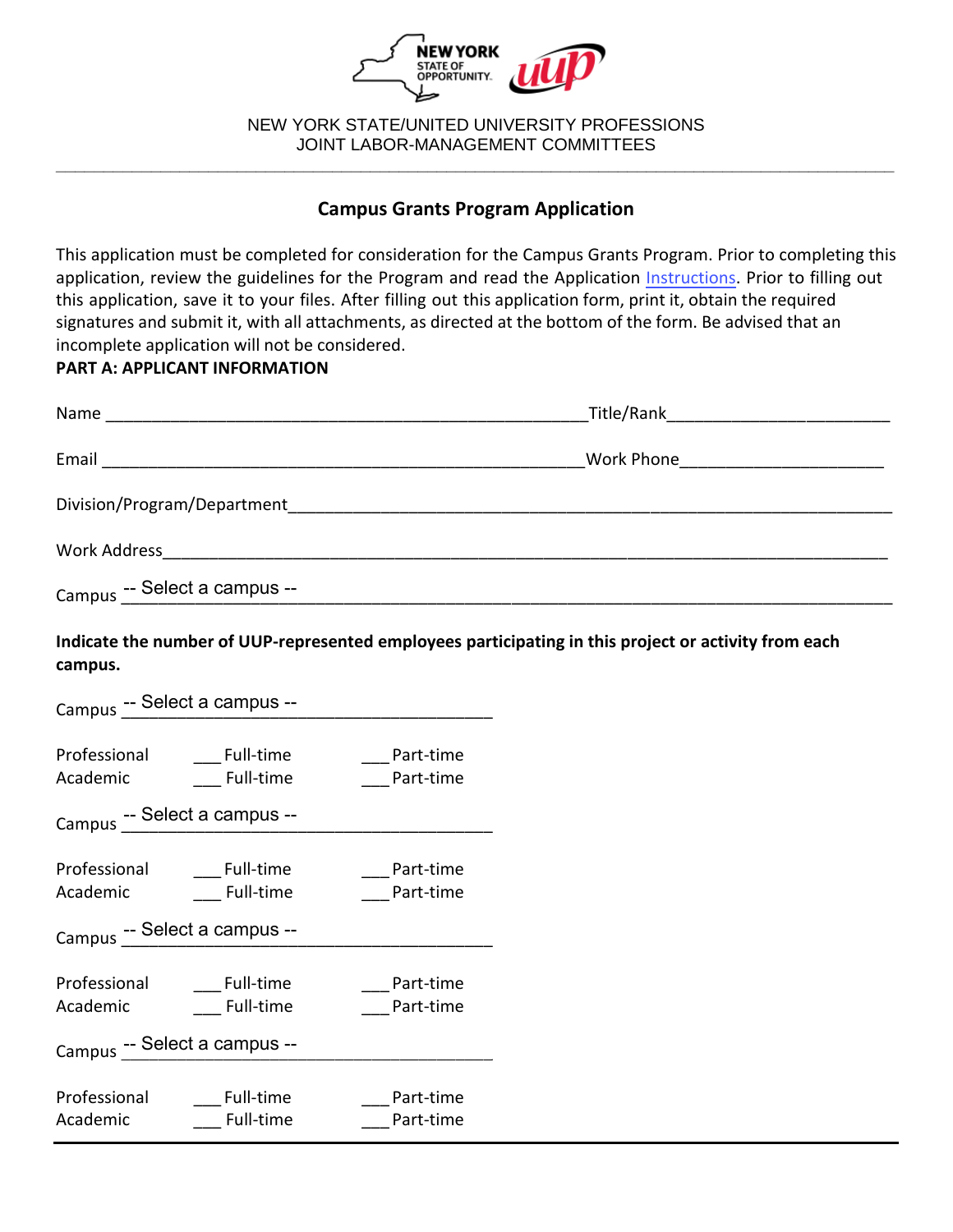| <b>PART B: PROPOSAL INFORMATION</b>                                                                 |                                                                                                                                                                                                                                |                                   |  |
|-----------------------------------------------------------------------------------------------------|--------------------------------------------------------------------------------------------------------------------------------------------------------------------------------------------------------------------------------|-----------------------------------|--|
| 1. Dates of proposed project/activity:                                                              | From: the contract of the contract of the contract of the contract of the contract of the contract of the contract of the contract of the contract of the contract of the contract of the contract of the contract of the cont | $\overline{10}$ : $\overline{10}$ |  |
| 2. A. Project/Activity Title:                                                                       |                                                                                                                                                                                                                                |                                   |  |
| 2. B. Briefly describe the proposed project/activity and its job relatedness in 250 words or fewer. |                                                                                                                                                                                                                                |                                   |  |
|                                                                                                     |                                                                                                                                                                                                                                |                                   |  |

#### **PART C: BUDGET SUMMARY**

Complete only those sections that are applicable to your project or activity and specify the type of expenditure for each item. All expenditures must be itemized and justified.

A separate Budget Summary must be completed for each semester for which funding is being requested.

Semester Date: From: \_\_\_\_\_\_\_\_\_\_\_\_\_ To: \_\_\_\_\_\_\_\_\_\_\_\_\_\_\_

|                                                                                                                          | <b>Amount Requested From</b> |                   |                               |
|--------------------------------------------------------------------------------------------------------------------------|------------------------------|-------------------|-------------------------------|
| <b>Expenditures</b>                                                                                                      | Campus<br>Contribution       | Other<br>Sources* | <b>NYS/UUP</b><br><b>JLMC</b> |
| 1. Travel and Related Expenses. Include a separate entry for each trip.                                                  |                              |                   |                               |
| Α.<br>Lodging: Amt./Day ___________No. of Days ________Total \$0.00                                                      |                              |                   | \$0.00                        |
| Meals: Amt./Day ________________No. of Days __________Total $$0.00$                                                      |                              |                   | \$0.00                        |
| Transportation Mode_____________________________ Amount___________                                                       |                              |                   | \$0.00                        |
| В.<br>Lodging: Amt./Day ________ No. of Days ________ Total $$0.00$                                                      |                              |                   | \$0.00                        |
| Meals: Amt./Day ________________No. of Days __________Total $$0.00$<br>Location: _________ <del>__________________</del> |                              |                   | \$0.00                        |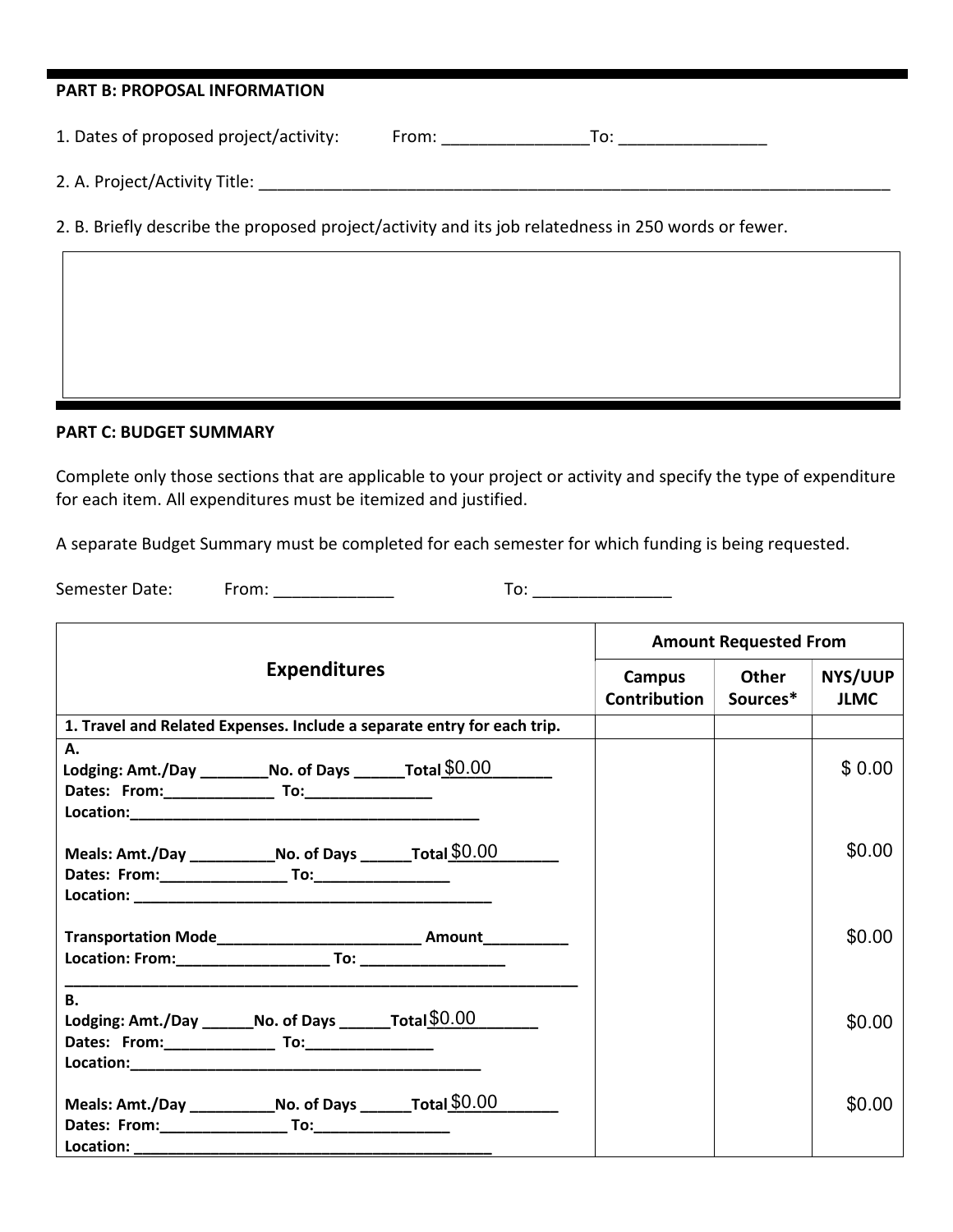|                                                                            |        |        | \$0.00 |
|----------------------------------------------------------------------------|--------|--------|--------|
| $\mathsf{C}$ .<br>Lodging: Amt./Day ______ No. of Days _______Total \$0.00 |        |        | \$0.00 |
| Meals: Amt./Day _______________No. of Days __________Total \$0.00          |        |        | \$0.00 |
|                                                                            |        |        | \$0.00 |
| 2. Tuition (at SUNY rate). Specify                                         |        |        | \$0.00 |
| 3. Registration fees for conferences, seminars, or workshops. Specify.     |        |        | \$0.00 |
| 4. Replacement Salary: ________________________________ Amount: \$0.00     |        |        | \$0.00 |
| 5. Other Expenses: Describe and Specify **                                 |        |        | \$0.00 |
| <b>TOTAL REQUESTED</b>                                                     | \$0.00 | \$0.00 | \$0.00 |
| <b>Campus Contribution:</b><br>*Identify Other Sources:                    | 0.00%  |        |        |

\*\*Justification for Other Expenses:

**THIS APPLICATION WILL NOT BE PROCESSED UNLESS THERE IS A MINIMUM 40% CAMPUS CONTRIBUTION** 

# **PART D: REQUIRED ATTACHMENTS**

All required attachments listed below must be submitted with the application.

A proposed project or activity described under Eligibility.